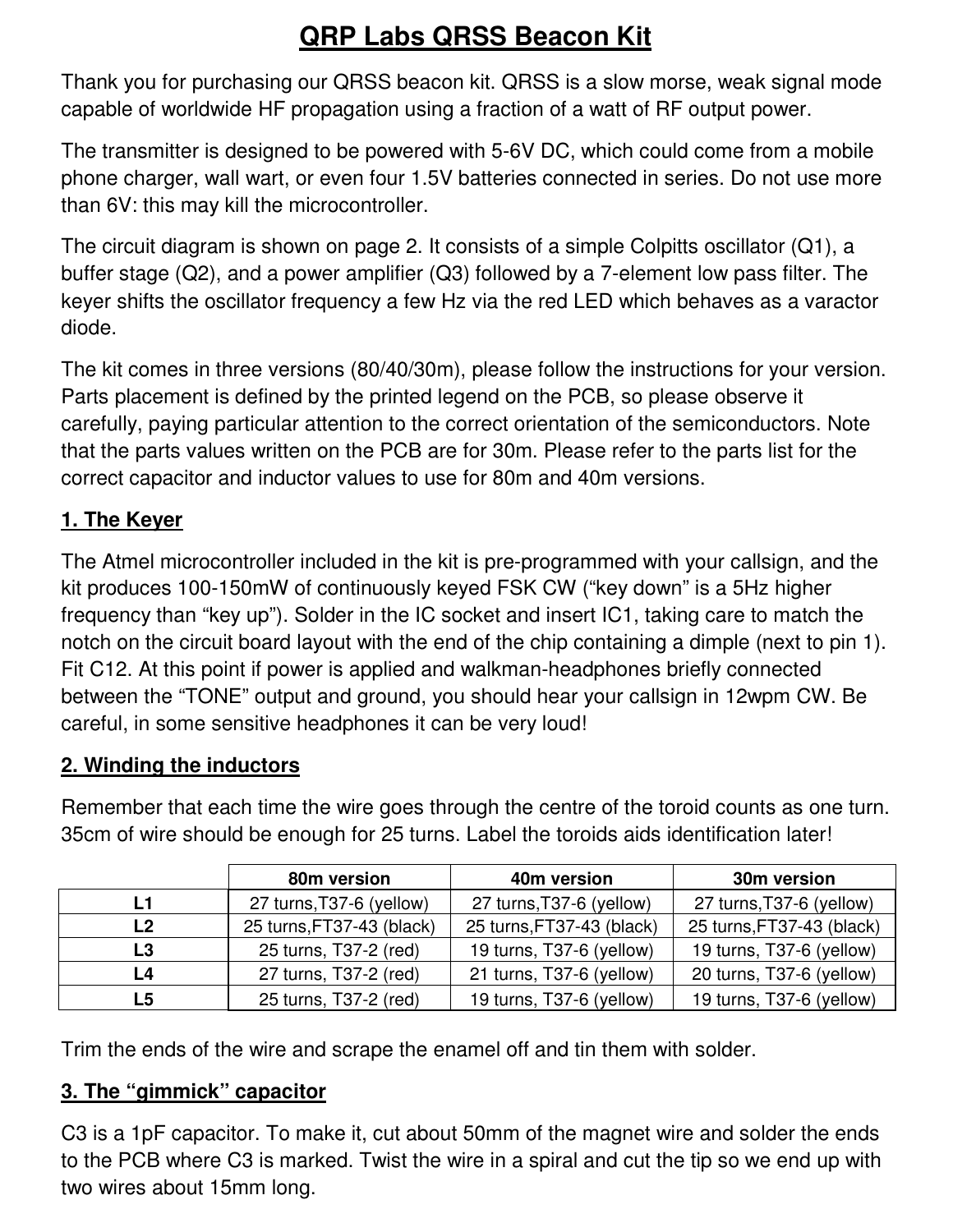

# **Parts List**

#### **Resistors**

- R1 470K (yellow-purple-yellow-gold)
- R2 10K (brown-black-black-red-brown)
- R3 180 ohm (brown-grey-black-black brown)
- R4 330 ohm (orange-orange-black-black-brown)
- R5 150 ohm (brown-green-black-black-brown)
- R6 6.8K (blue-grey-black-brown-brown)
- R7 12K (brown-red-black-red-brown)
- R8 2.2K trimmer potentiometer

**Inductors** See table on page 1

**Capacitors** (observe carefully for your band)

#### **Semiconductors**

IC1 ATtiny13 keyer chip

- LED 5mm Red LED
- Q1,2 2N3904 transistor
- Q3 2N7000 transistor

#### **Miscellaneous**

Printed Circuit Board IC Socket for IC1 Quartz crystal: 3.500/7.000/10.140MHz Wire for winding toroids

|                  | 80m version            | 40m version            | 30m version            |  |
|------------------|------------------------|------------------------|------------------------|--|
| C1,2             | 680pF                  | 470pF                  | 220pF                  |  |
| C <sub>3</sub>   | 1pF twisted wire       | 1pF twisted wire       | 1pF twisted wire       |  |
| C <sub>4</sub>   | 47pF                   | 47pF                   | 47pF                   |  |
| C <sub>5,8</sub> | 470pF                  | 270pF                  | 270pF                  |  |
| C6,7             | 1200pF (1.2nF)         | 680pF                  | 560pF                  |  |
| C <sub>9</sub>   | 25pF trimmer capacitor | 25pF trimmer capacitor | 25pF trimmer capacitor |  |
| C <sub>10</sub>  | 470pF                  | 470pF                  | 470pF                  |  |
| C <sub>11</sub>  | 1nF                    | 1nF                    | 1nF                    |  |
| C <sub>12</sub>  | 47nF                   | 47nF                   | 47nF                   |  |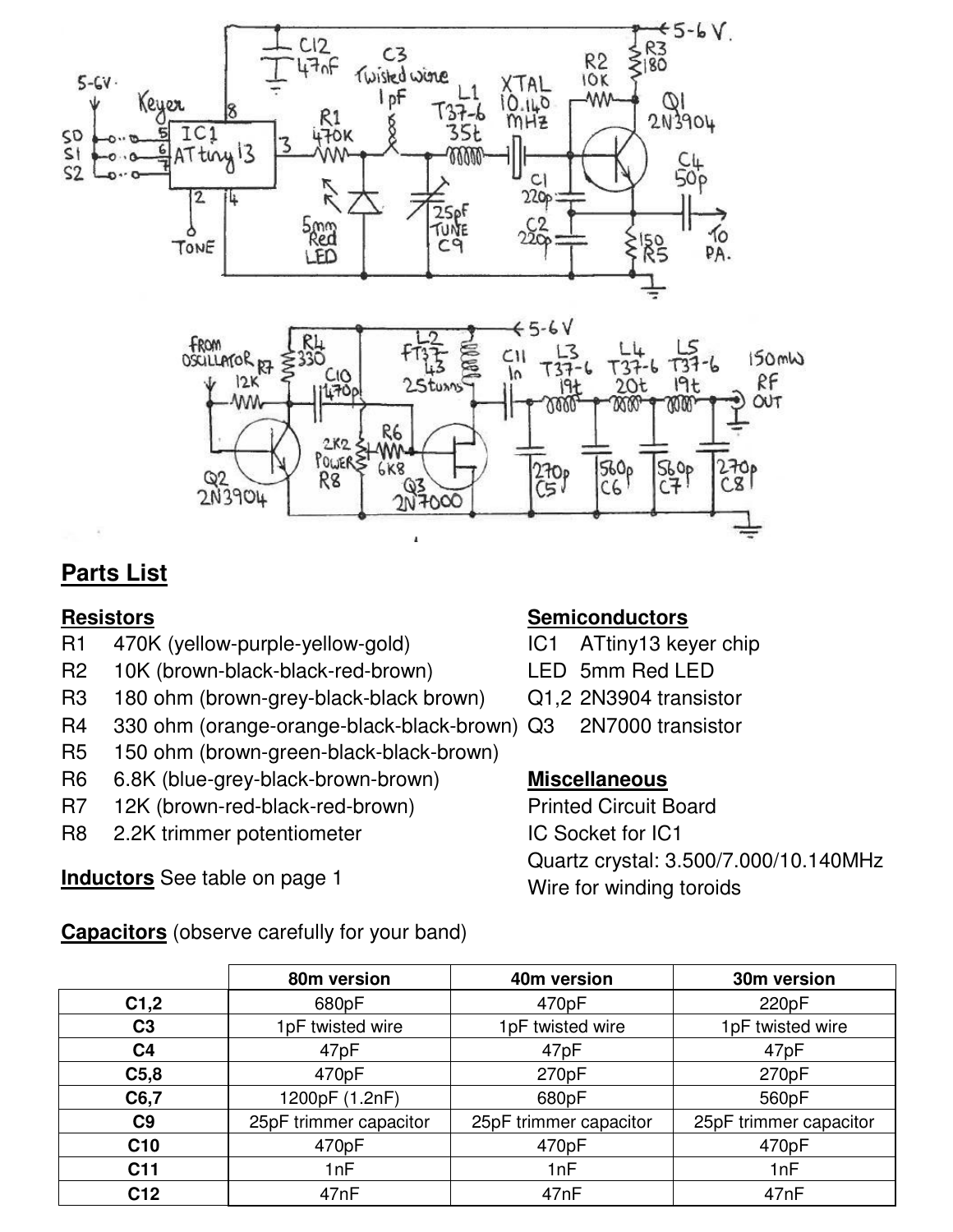## **4. Crystal Oscillator and buffer stage**

Solder the components on the top half of the board: R1,D1,C1, C2, L1, the 10.140 crystal, R2, C3, C4, Q1, Q2, R3, R4, R5, R6, C9 and C10. When power is applied to the board, you should be able to check that the oscillator works by listening for it at 10.140MHz on a communications receiver, using a frequency counter or oscilloscope connected to C10.

## **6. The PA and low pass filter**

Solder the rest of the components to the board. Note: The two board holes for R8 nearest the left edge of the board are unfortunately slightly too small. The best way to deal with this is cut off 1/4-inch from the two R8 pins in question so that when the remaining pin is inserted in its hole, the two left-hand pins sit on the board. Then pass short pieces of wire, e.g. resistor lead offcuts, through from the opposite side of the board. You should be able to solder wires on the board underside, then solder them to the fore-shortened R8 pins on the component side of the board.

**TURN R8 FULLY CLOCKWISE.** Connect the output of the LPF to a 50-ohm dummy load (two ¼-Watt 100-ohm resistors in parallel will do). Connect some means of measuring power such as a power meter or an oscilloscope. Apply power to the board. Slowly turn R8 anti-clockwise and monitor the output power. You should be able to achieve more than 100mW before you notice that power starts to dip; then turn R8 back to the peak power point. With a 50-ohm dummy load, 100mW on an oscilloscope is 6.3V peak-to-peak (Watts = peak-to-peak voltage squared, divided by 400). If you turn R8 too far you may destroy Q3. Q3 should not get noticeably warm. If it does, then R8 is too far anti-clockwise.

## **7. Setting the keyer speed**

The PCB contains links at pins 5, 6 and 7 of IC1 which allow the keying speed to be set. By default (no wire links), the keyer speed is 12wpm CW, which is useful for testing but no good at all for QRSS. A good recommended speed for QRSS is 6 second CW dots. To select this speed, just connect a wire between the top pair of holes, which are connected to pin 7 of IC1. These holes are labelled 2 and 5 and are right under the "QRP Labs" label. The full list of speed settings is shown in the table below ("X" means connect the wire link):

|                   | 12wpm | 6wpm | 1s | 3s | 6s | 10 <sub>s</sub> | 15s | 20s |
|-------------------|-------|------|----|----|----|-----------------|-----|-----|
| <b>S2 (pin 7)</b> |       |      |    |    |    |                 |     |     |
| <b>S1 (pin 6)</b> |       |      |    |    |    |                 |     |     |
| <b>S0 (pin 5)</b> |       |      |    |    |    |                 |     |     |

## **8. Tuning**

It is very important to realise that by far the hardest part of any successful QRSS beacon operation, is tuning the oscillator to the correct frequency. Most 30m QRSS stations monitor a narrow 100Hz-wide band from 10,140,000 to 10,140,100. If you are much outside this, the chances are that nobody will see your signal. It is therefore essential either to